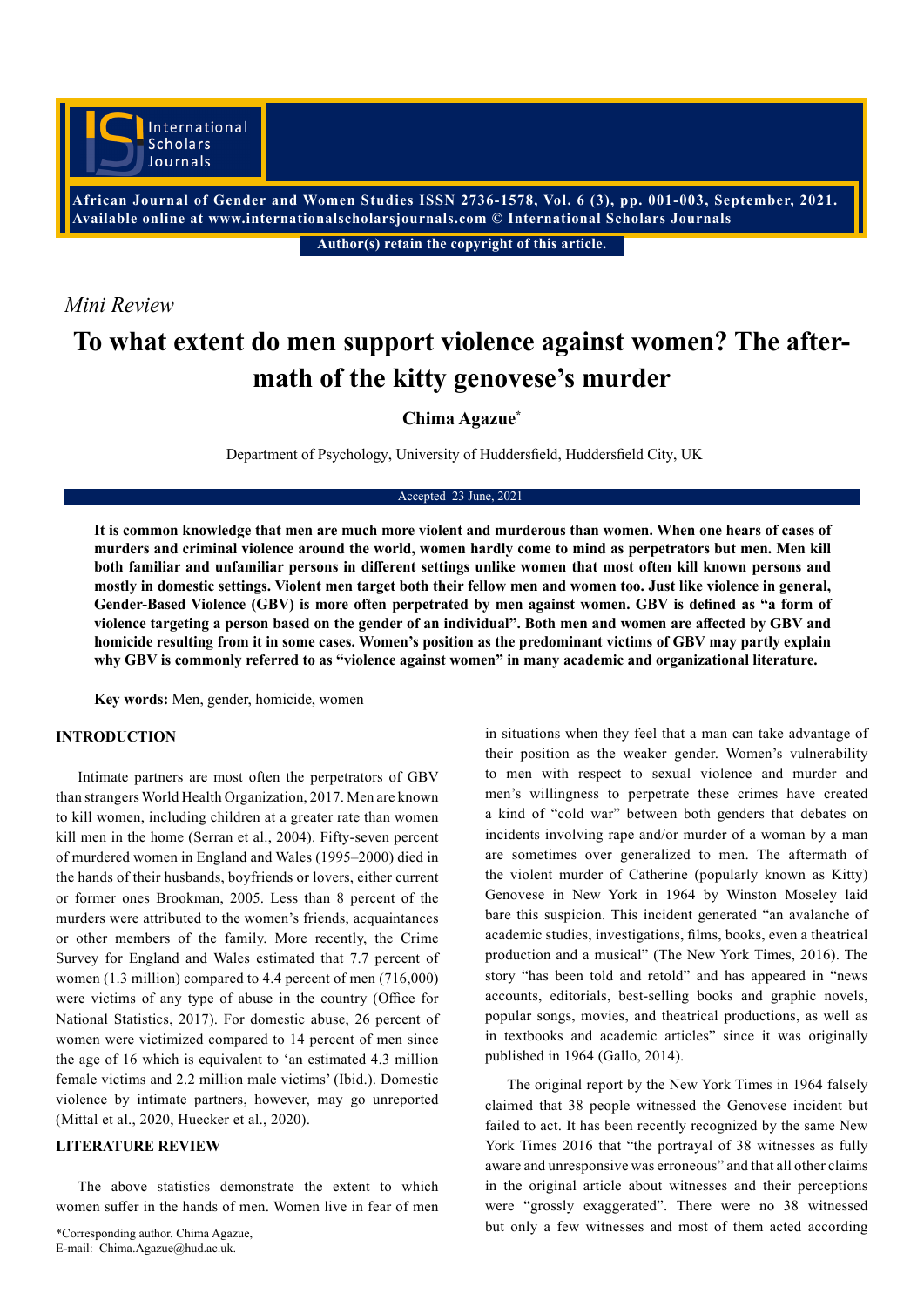to their capacities. The recent recognition of the errors in the original publication suggests that those who contributed to the numerous debates on this issue were simply reacting to a false claim made by a journalist who was probably desperate to sell the news (Agazue et al., 2021).

Gender was repeatedly emphasized as part of the reasons for non-intervention, that is men were claimed to have failed to intervene due to the gender of the victim as a woman Cherry, 1995. This will be discussed in the later paragraphs. This assumption and other related events seemed to have instilled more fear of men into women. Some women who aspired for independent life lived in fear of what could happen to them as a result of the misrepresentations of the Genovese incident. Gallo 2014 was one of the women who lived in such fear as she later acknowledged in her work. The lies and the exaggerations of the incident in the original reports by The New York Times in 1964 were instrumental in this panic (Agazue et al., 2021).

A Genovese's neighbor reportedly failed to take the incident seriously just because he thought the incident was simply a "lover's quarrel" (Cherry, 1995, The New York Times, 2016). The neighbor probably behaved according to the mindset at the time that is domestic violence not generating much reaction from neighbors which is still the case today although not at the same level (Agazue, 2021). Nevertheless, a quarrel and a brutal attack are totally different types of events. It might not sound so logical to say that a neighbor would ignore a brutal attack of a woman just because people are not keen to wade into family matters. Often, people may ignore quarrels and even minor assaults in some cases but more likely to take action, such as trying to physically separate the parties involved and/ or calling the police or a backup when they deem the matter to be serious Agazue, 2021. Thus, the neighbor who reportedly ignored the Genovese incident by thinking it was a "lover's quarrel" might have acted otherwise if he had known that it was a brutal attack and not just a quarrel. Therefore, it is not fair to judge such a person as lacking in empathy or supporting violence against a woman for not intervening in an act whose nature and seriousness he was unaware (Ibid.).

Cherry's 1995 view that bystanders failed to intervene due to the gender of Genovese as a woman may seem credible when considering the high level of sexual assaults and homicide experienced by females in the hands of males and also the fact that Genovese was purely a victim of such violence by a man (Winston Moseley) who later confessed that he was looking for "any girl" to violate and kill. However, the idea that men commit sexual violence against women and also kill them does not seem sufficient to understanding why 38 witnesses would watch a brutal attack on a woman and refused to save the woman assuming there were 38 witnesses and that they were all men (Agazue, 2021). It cannot be said that the majority of men in the society commit these acts or would support them to the extent that they would watch such brutal attack and failed to intervene simply because of the genders involved (Ibid).

The aftermath of Genovese's murder offers an insight into the level of suspicion of men as supportive of violence against women and their acclaimed unwillingness to act in GBV incidents. Although these people reacted to a false news report, the belief in itself that as many as 38 people would watch such

brutal attack and deliberately failed to act assuming they had all it would take to act, goes against known gender relations across histories and cultures. It particularly challenges the "chivalry factor". The chivalry factor refers to how the criminal justice authorities are often lenient on female suspects. Police may ignore potential suspects for being females, judges may acquit them, give them fewer sentences or community sentences compared to males who committed similar offenses who are most often handed custodial sentences. However, the opposite is often the case for females who commit serious offenses as well as reoffenders who are often punished harsher in line with the "evil women hypothesis".

Chivalry also comes in the form of male criminals caught by the law enforcement officers failing to implicate women who planned the crimes with them or who instigated such crimes (Simon, 1975). Further, the victims and witnesses of female crimes may not have an interest in exposing the perpetrators in an act of chivalry (Moulds, 1978). Although women can be found among the criminal justice authorities in many secular societies at present, men remain predominant and continue to display the chivalrous behaviors.

The existence of chivalry is not to deny that women have suffered tremendously in the hands of men across cultures, rather it is to acknowledge that men, on average, would not endorse serious harms on a woman simply for being a woman. Whilst the statistics on GBV above (ONS, 2017) have demonstrated the extent of female victimization in the hands of men, when one considers the number of men in the population against such figures, it becomes clearer that only a smaller number of men in society are violent towards women. For example, the population of males in England and Wales was approximately 29 million (29,021,253) in 2017 ONS, 2018 and although this figure also included children and those too old to commit domestic violence, the number of the perpetrators of domestic violence remains too low even after subtracting the number of children and those too old to commit violence. What this suggests is that the vast majority of men do not commit violence against women. However, incidences of domestic violence perpetrated by men may be higher in cultures where controlling women in such manner may be seen as acceptable or as proof that the perpetrator is man enough.

Nevertheless, the chivalrous behaviors witnessed around the world stand as evidence that in most cases, men do tend to help or favor women. During armed conflicts or wars, men often volunteer to take the risks and sometimes dying in whilst every effort is made to protect women although an increasing number of women are joining armed forces around the world. However, when rape is used as an instrument of war, women are more often targeted by men. Again, it can be argued that the rapists and those committing sexual assaults against women during war represent a fraction of men in society. Men were also the "architects" of patriarchal institutions that promoted the subjugation of women across histories. Subjugation, however, may not necessarily encourage GBV in the absence of other factors promoting GBV. It can be argued that not all men who would encourage subjugation would encourage violence against women. This assumption is due to the belief that subjugation may allow men to be in control and to receive more